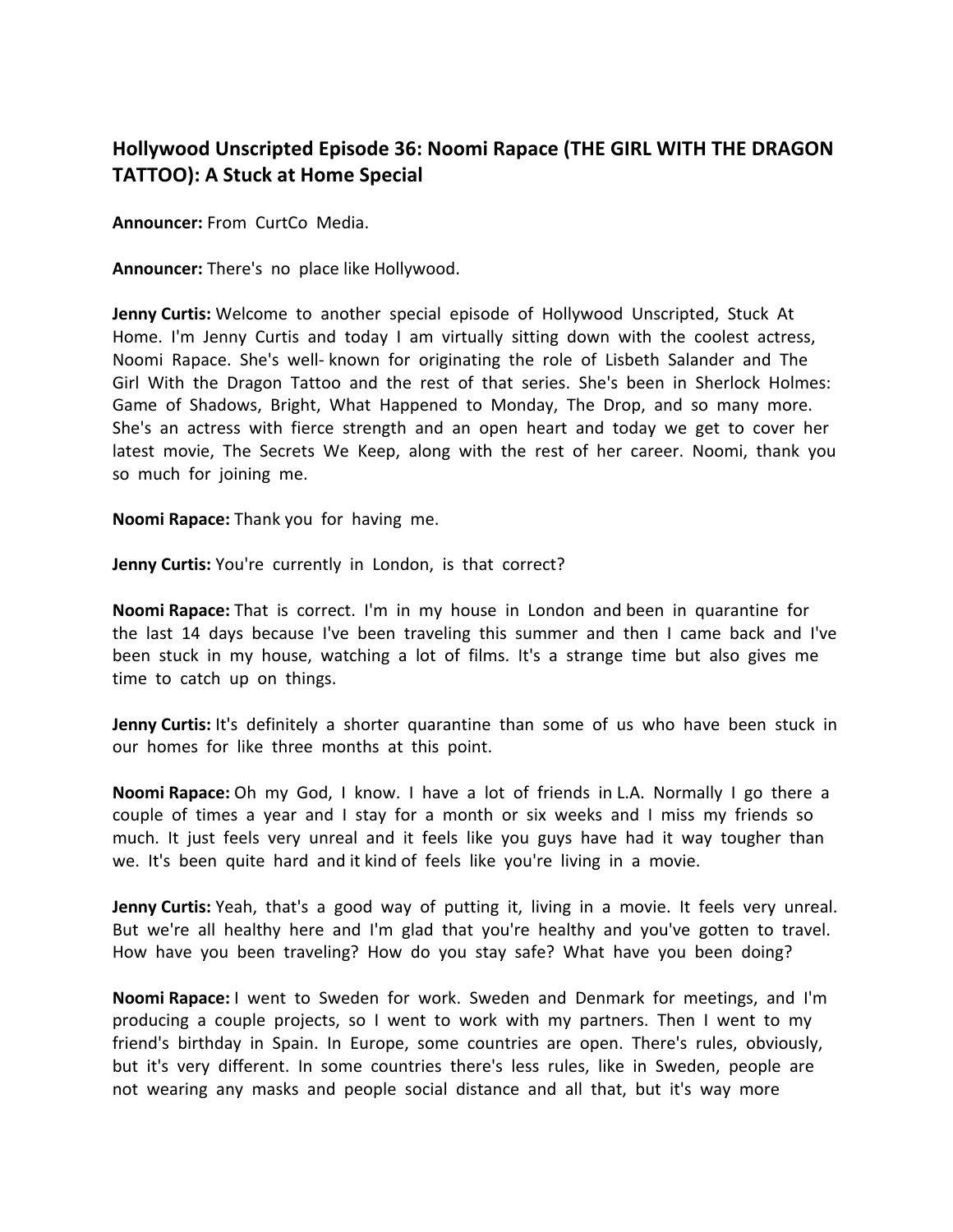relaxed. I mean, now we're kind of slowly going back to normal in London, which feels good. My son is back in school and I'm prepping for a film.

**Jenny Curtis:** Talking about producing, I'd love to jump in immediately with The Secrets We Keep, which is coming out this week, September 16th, in theaters and then will be on VOD in October. You are an EP on the film as well as the lead. I just would love to hear about the genesis of this project and yeah, take us from the beginning.

**Noomi Rapace:** Yeah, wow. So I was given this script way back, maybe three, four years ago, and it actually came to me and Joel because we were looking for something to do together. Then I read it and I called Joel. I was like, " Dude, there's something in here. There's a heartbeat. There's a core. There's a story that needs to be told." Then I came on board as a producer and then we started this journey to find a director. So I met with different directors and when I met Yuval, that was when it kind of all just fell into place. I always knew the script needed work, because I wanted to explore something less known and kind of change my character into something that was... Originally she was not of Roma descent, so I kind of wanted to shine light on a problem and on a situation that people knew less about.

When I met Yuval, he had the same perspective, so we just clicked straightaway and I called the other producers and the financiers, and everyone was like, " We have our director." I was shooting Jack Ryan in New York, so I went to Yuval's house early mornings and late nights and we were just sitting and working on the story together. It was very much our collaboration and us kind of diving into this world and doing research and finding Maja's story, my character's story, but also getting to learn the world back then and what was going on. And it was our goal to use real events and I kind of get inspired by things that really happened and work that into our story. So it became really personal for me and I am very proud of the film.

**Jenny Curtis:** Yeah, it's a beautiful film.

**Noomi Rapace:** Thank you. And you know what's funny, Jenny? Now as a producer I can say that I'm proud of the film because I find it really problematic watching myself. I'm not a big fan of me.

**Jenny Curtis:** Are you kidding?

**Noomi Rapace:** But as a producer it's like the whole film is my baby. So I love Chris Messina's performance and Joe's performance and Amy's performance. I can watch them over and over. Stepping into the producer chair, I can see the project with new eyes. I've always had this blurred vision when I talk about my own films because it's like, " Oh yeah, my performance and me, me, me," and I find that a bit problematic. But now I'm like, yeah, no, I'm proud of the film from the producer's perspective.

**Jenny Curtis:** Is this your first time producing?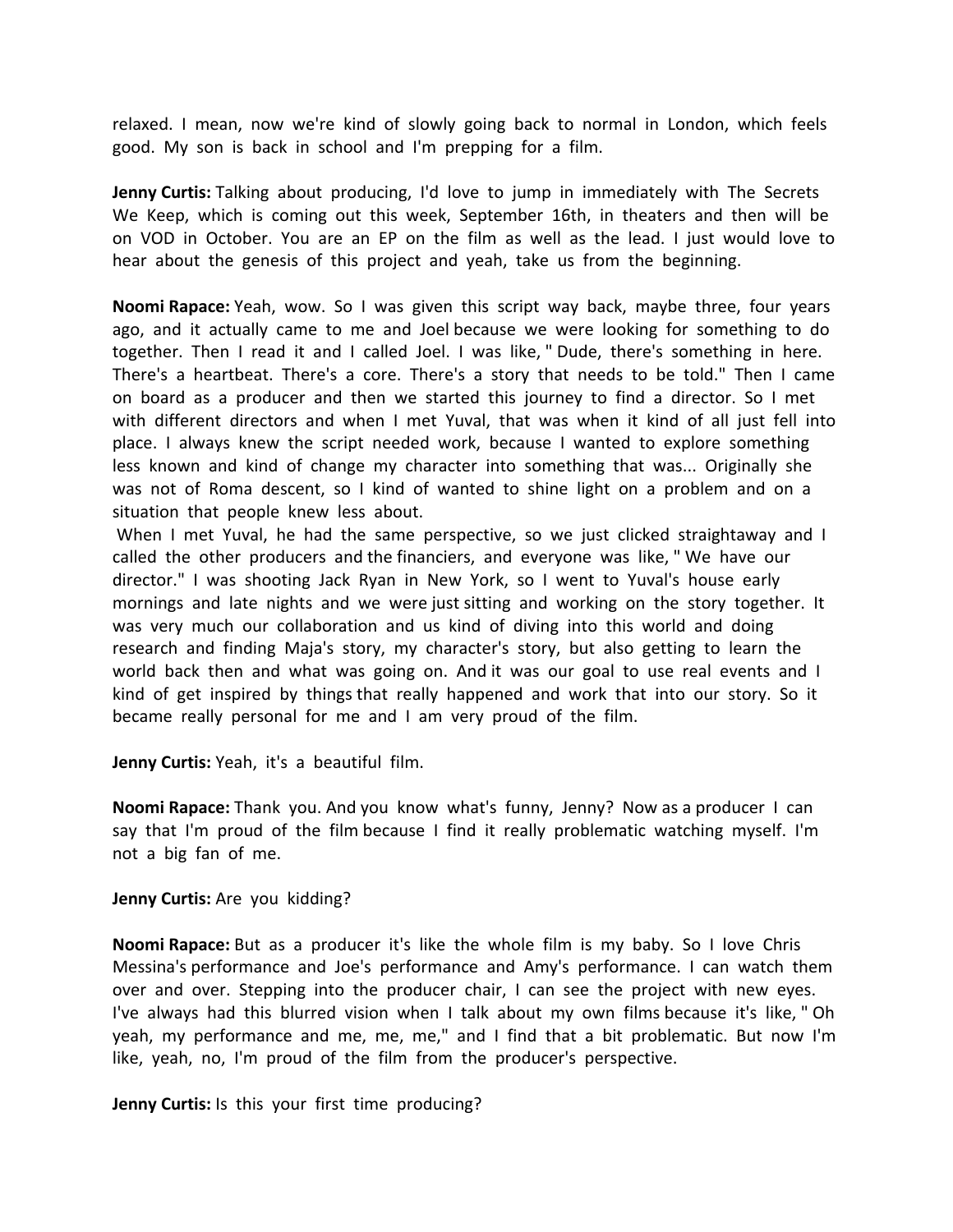**Noomi Rapace:** No, it's not, but it's the first time I was so hands on. And I was sitting with, in weekends and when we would shoot, we shot in New Orleans. I was sitting late nights with the other producer and Yuval and working on the script and working on the production schedule and into small details. So I was very hands on and it was incredible. Very hard but very, very fun. So it's the first time I was that involved, but I've been executive producer before.

**Jenny Curtis:** Was it a struggle to kind of take off your producer hat and put on your actor hat, or did they kind of blend together?

**Noomi Rapace:** You know, it's interesting that you ask because I've always been scared of going between the looking at a story and a character and being inside it. And I go really deep into my characters. So I think I had this fear before that's like, " Oh yeah, I can't do both." I've been asked to direct films and I was like, " Can't do that. I need to stay in it. I need to be on the inside." Funny enough, it was less hard than I thought, because the responsibility as a producer is very different from when I'm an actress. Because I always need to find the truth, the character's own personal navigation system, like what is her perspective on things? What is her back story? Who is she? What is she like? What's her fears? What is her dreams? If I have filled up myself, my whole tool box of the character's colors, basically, then I have it.

It was kind of interesting to discover that I could just open that box. It was almost like a visual thing. I'm interesting almost Narnia. When you walk in, you open the door and you step into this universe, and then I close the door to the producer. And then I remember one day when Yuval came to me and he was asking something and I was like, " No, no, no, no. I can't do that now. I need to stay on this side." Because then it became split personality for a second. I was like, " No, I can talk about that in the end of the day." It was very, very interesting. I felt so connected with Maja. She kind of came to me quite natural, I would say.

**Jenny Curtis:** I saw an interview that you did a couple of years ago where you kind of said you take your characters home with you and when you're playing them they really affect your life.

## **Noomi Rapace:** They do.

Jenny Curtis: Was it different on this one then, because you were able to step out and be a producer, or did Maja affect you in some ways?

**Noomi Rapace:** I think she affected me even more because some days I was totally, I felt like I was drowning. It was like I was pulled down in this emotional roller coaster and I was doing ice bath. I (inaudible) , that you met him, my assistant. She was like filling up. She was like getting those big, big buckets and like big 10 kilos bags of ice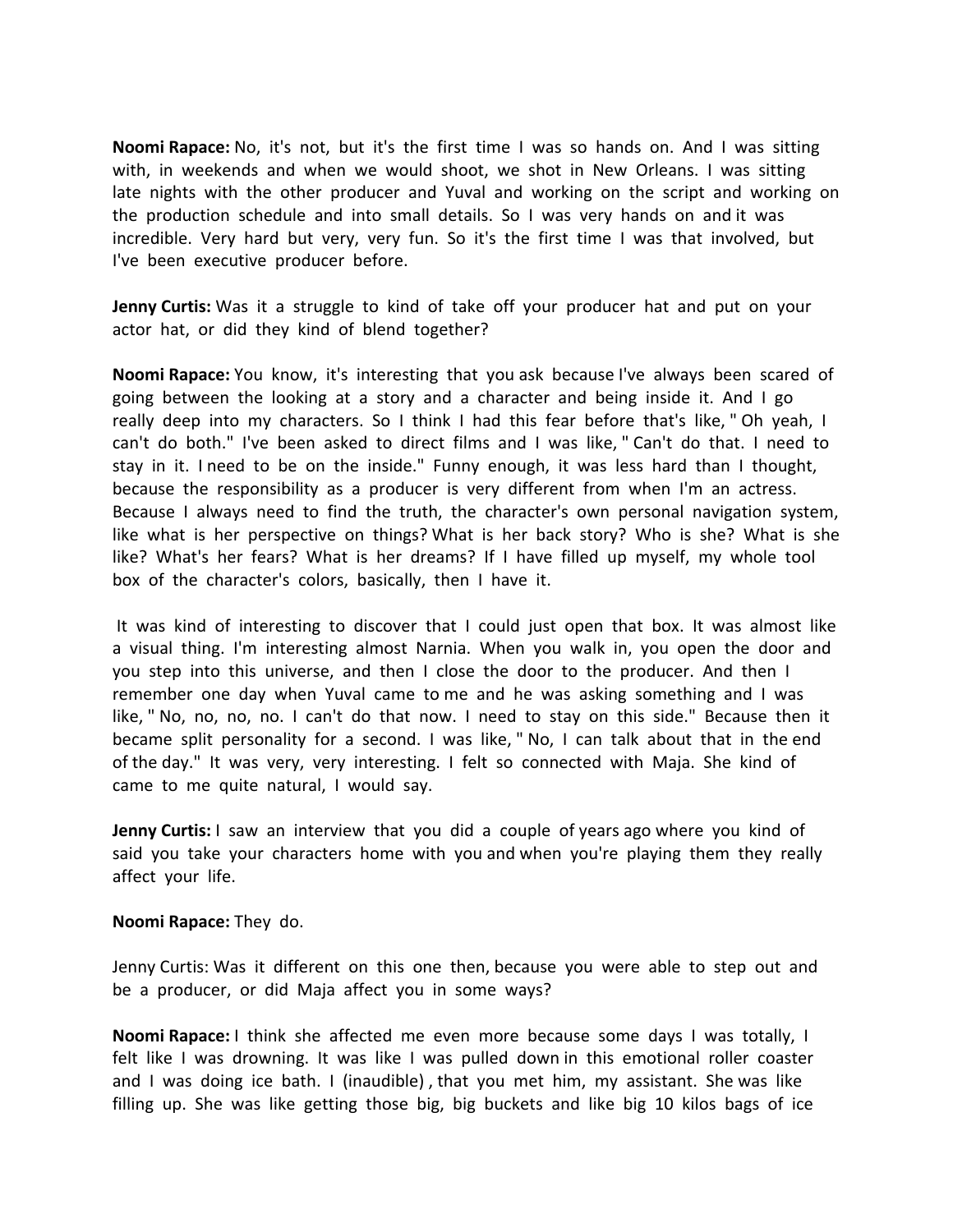and filled up my bathtub. And I was like in ice for three minute. It's like cooling down my system and my nightmares, I had a lot of nightmares that was very much Maja's universe. And what happened to her when she was young and broken memories and I totally felt that she took over, but what was interesting, I managed to be less emotional about it when I left set. She was there, but I could have basically put her to sleep. I was like, " Okay, you rest now I need to step in and sort some stuff."

**Jenny Curtis:** Have there been other roles that you couldn't do that so much?

**Noomi Rapace:** Oh yeah. The normal me would be that the character is very much alive in me constantly. But I was doing research for a film once and I met this woman who had multiple personality disorder and she said, " There's many versions of me. They're always here. I see all these figures and demons and creatures behind you normally when I'm talking to you, but I choose to ignore them. And then I will have a conversation with them when we're done Noomi." And I was like, " Okay." That's how it normally is for me. My character's always in me and I go home or normally I'm away somewhere, but I don't really socialize as much when I'm working. I go into my own universe and I kind of go to the gym in the end of the day and I go to bed. I don't do dinners.

I try to stay in it but it also depends on the character. Some characters kind of needs more and are more greedy with my time and my heart. The Girl with a Dragon Tattoo is maybe one of the most extreme ones, but it was such a long shoot. We did three films back to back and it was like six months of preparation. So is I think a year and a half when she was living in me. And she very much took over my soul and my body and my... so I transformed my look, became her. I was blending in with her more and more. I remember some of my friends and my son said to me, at some point, he's like, " I don't know who you are." I was like, and I could feel like, " Oh, I'm on the edge now, do I need to pull myself back?"

It's been moments when I feel like I'm almost tipping over, but I never did. I always managed to find a balance where it's like, okay, I know where the edge is. I know that I could maybe get lost, but I also know how to bring myself back. And that's something I'm constantly working on, pulling myself back into, here's the safe spot. It's almost like a safe word that brings me back to sanity. But sometimes maybe I think it's sanity. It's not (inaudible) some films, I don't realize how crazy I was until I'm done. And then I was like, " Oh, I was quite far gone."

**Jenny Curtis:** So for The Girl with the Dragon Tattoo for Lizbeth, was it because of what the character demanded or was it really the length of having to work on three projects back to back?

**Noomi Rapace:** I would say it was combination maybe. And she was also very cried, broken inside and very much a loner. So I didn't interact with people and I kind of felt like I went deeper and deeper into my own universe. And the less contact you have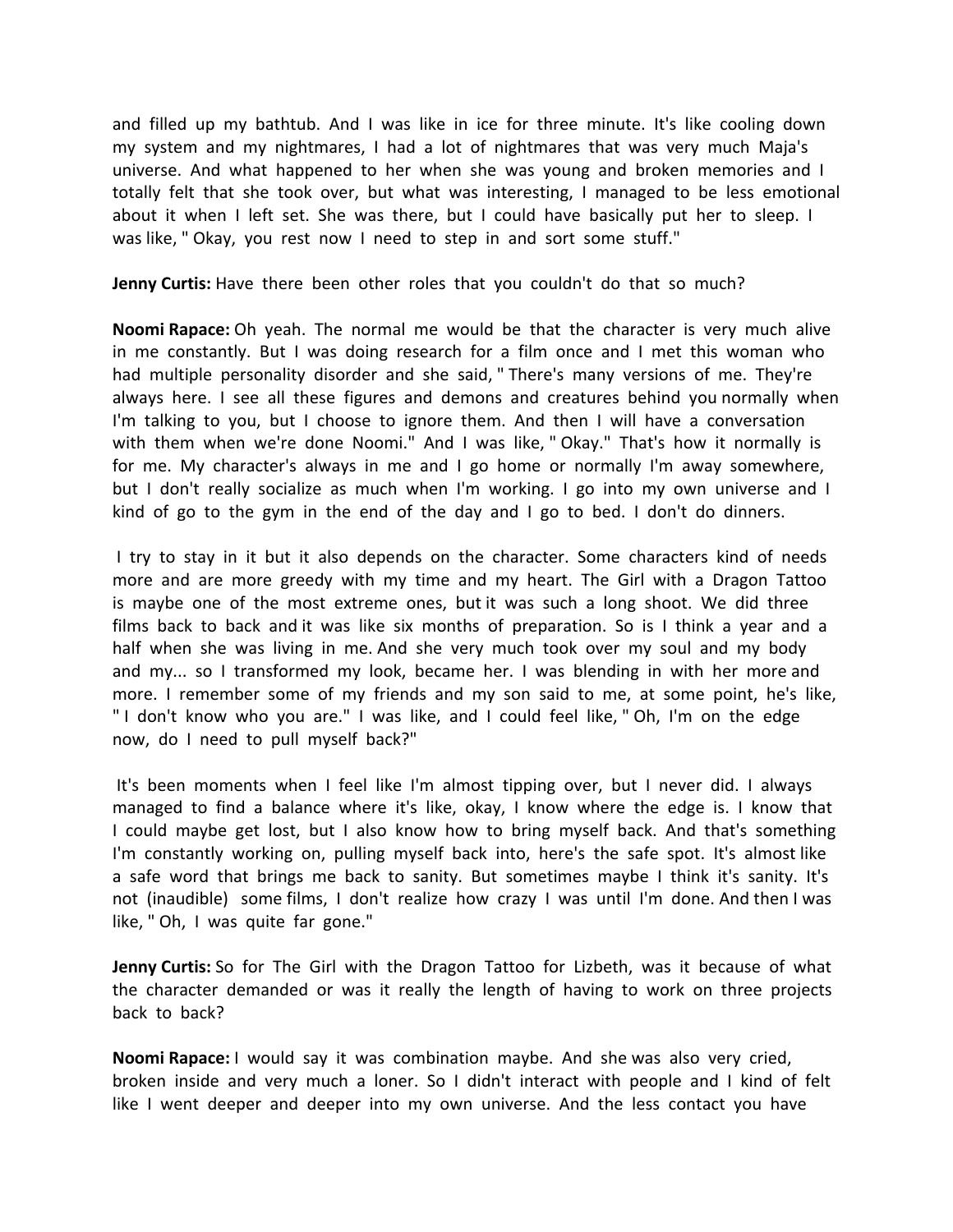with people, the less you share what's going on. And the more you will start answering yourself, it's almost like you have conversations with yourself rather than involving others. When I did the Seven Sisters, What Happened to Monday, when I played seven total different characters, they took a grip on me and it was like, they almost hijacked me. It felt like I was having a full blown relationship with those seven sisters. And I just couldn't interact with people outside of my own bubble. I remember once when one of the sisters died, we did a scene and I lost one of the sisters.

And I was talking to my real sister was in London. We were talking the end of the day. And she was like, "Is she dead? Did she die today?" And I just started crying. I like, yeah, she's gone. And my sister who was home in my house, she was like sharing the pain with me. It was this strange. So the only person I could really talk to was my real sister. And maybe because I was so much in the sisterhood and what is it to have sisters, the hate, the love, the competitive side. And then it's like still, when it comes to someone from the outside attacking and it was like, " I can fight with my sister. I can hit my sister but you can't." I'm going to defend her. I'm going to die for her. Honestly, I want to kill her. You know what I mean? So it's been different on every journey sort of.

**Jenny Curtis:** Just to jump ahead to that because I really did want to ask you about it because that struck me. I just watched What Happened to Monday and the scene where you're literally mourning over her body. And it is your body. What is the process in playing against yourself? Because I know it's been done, like it's not uncommon for people to maybe play their own twin, but playing septuplets, you were really your entire support (inaudible) .

**Noomi Rapace:** It was the one man, the seven woman show. It was when the director, Tommy called me, he wanted me to do a couple of films before that with him but I couldn't because I was stuck in the project and whatever. So we've been trying to find something and then he called me and he was like, " Yo Nooms, I have something. It's a crazy story. It's seven brothers, but I can only see you do this. So if you want to come on board, we will change it into seven sisters." So I was like, " Okay, send me the script." I read the script the same night and I called him the next day. And I was like, " Man, I'm in, let's bring them to life." So when we were working on the script and change it into from seven brothers to seven sisters, I kind of felt like I had to revisit myself in different chapters of my life.

Like when I was 15, one of them is more like Noomi as a 15 year old. One is Noomi as a 18 year old. One is Noomi at 24. So it felt like they were all different versions of me. So when I lost, when one of them died, it was like, I was saying goodbye to certain chapter of myself and my life, which became very personal in a way that I couldn't predict before I was in this situation because it was so I was like playing my way through the scenes. Some scenes two days to do because maybe I started on the floor dying and then in the end of the day I am crying my eyes out, holding a standing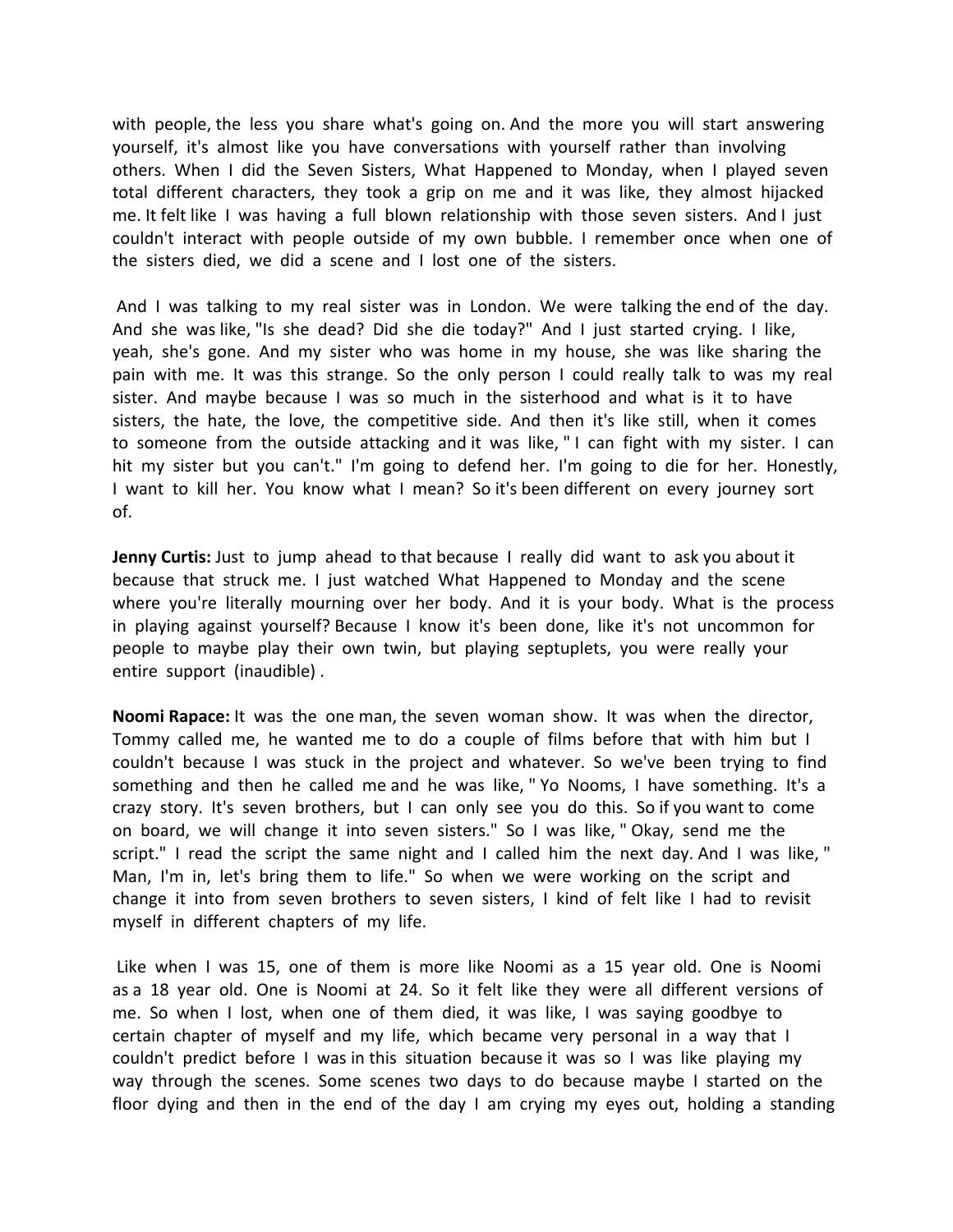girl, a body and feeling that my heart breaks because I died and I lost my sister, but it's also, I lost myself.

But the way I could always use it, like siblings and twins even more are almost connected in a way that is so powerful. So Jenny, I felt like I didn't need anyone else and it scared me. But not because I was enjoying the time on my own. I was like, " Oh, this is my show. Look at me. I don't really have that in me. I love acting because it's connection. I love to connect." If this was not an interview about me, I would love to ask you questions and hear about you and like, where did you grow up? Like, why are you sitting there and interviewing me? Like where did your curiosity into people come from? I love people that I love to connect. I'm so curious. And I'm like obsessed with understanding stuff. So for me, like acting is all about connecting.

Then when I said yes to What Happened to Monday, I was terrified that I wouldn't have any, the only way, my only method in acting is connection and truth. And how can you connect with yourself if you're, I'm just here, there's no one else here. So like having a green room with marks and tennis balls and crosses and everything is going to be happening in CGI (inaudible) . It's like, " How am I even going to function? Like, where's the truth?" Strangely enough, they all just came to life. It was almost like I did a recording in my head of the... I played Saturday and then I switched to Friday and then I could almost see myself and hear myself. I mean, we did record my lines. I was listening to my own lines and answering myself, but it was like, I could see my face and I could talk to myself. So it was like an inner cinema that was going on a full on relationship drama, going on in me.

**Jenny Curtis:** So they weren't always standards then sometimes you were just talking to nothing.

**Noomi Rapace:** No sometimes, (crosstalk) , yeah. We kind of used all different techniques.

**Jenny Curtis:** Wow. Talking about the connection that you just mentioned. I actually did an interview on somebody else's podcast yesterday and he was talking to me about how actors are fearless. I like to consider myself a little bit of an actor, but like, that's not how I feel because I think it's all about connection. And to me, fearlessness is not part of the equation.

**Noomi Rapace:** I agree, but you know it's funny, I'm so scared of things. I'm terrified, but I need to confront my fears and I need to step into those rooms. Like if I feel like, " Oh, this is too scary." Like, I don't know. I can't, this paralyzes me. Then it almost becomes like this thing that I have to do. And I was like, " Why am I so scared? What is so dangerous? Like what's on the other side." Then it almost becomes this need to not be asleep under my own fear. So it's like, I have so much fear. I can be maybe not shy, but like I always felt like such an outsider when I grew up. And I always felt like I don't belong in this world. I don't fit in. I'm a weirdo. I'm not like the other girls. I'm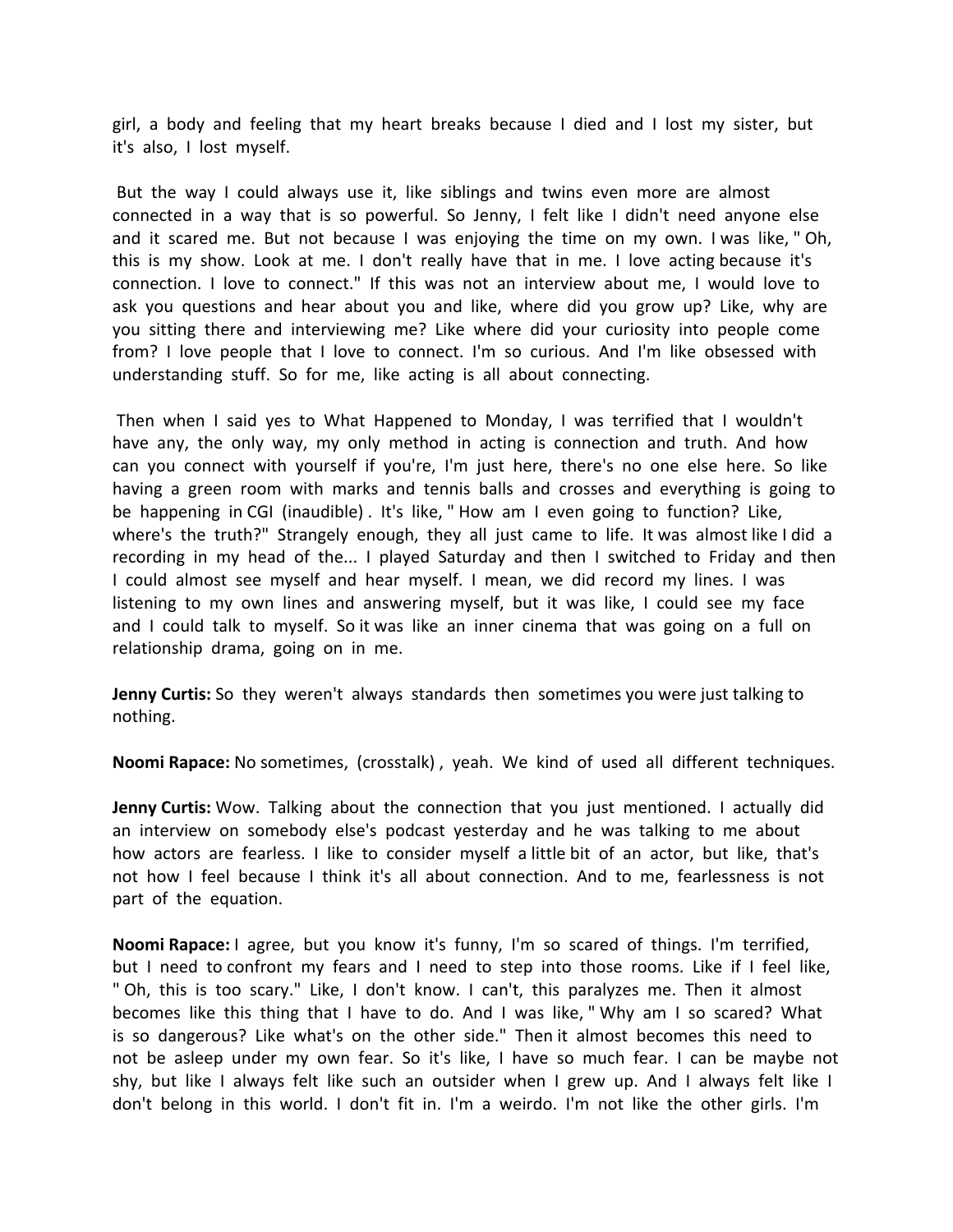not like the boys, but I want to have with the boys. But I am a girl that was like, it's kind of stuck between.

And I was like, where's this space for me? And then I started watching films when I was like 13, maybe out, I live on this remote farm and films became my oxygen, my soul oxygen and I felt connected. And then my fears and my loneliness and my pain and my personal struggles, there was like a space for them. I felt like I can fly. I can be. I live in those stories that are stories being told, there's actors out there, directors bringing characters to life that are like me. And then I didn't feel alone. So that's the connection happened from my little room on this farm with people probably in LA or in New York or in London creating stuff and how that's changed me and made it possible for me to become a better version of myself.

**Jenny Curtis:** So when you were watching those films, did you know I'm going to be an actor? That's what I'm going to be.

**Noomi Rapace:** Yeah. So I grew up between Sweden and Iceland. I remember I was in my first film, like smallest part when I was seven and I was on set for three weeks. But like, if you really look for microscope, you see like, oh yeah, that little girl. But for me it was major, it changed my life. So I was on set for three weeks and the director was a crazy Icelandic, very loud man. And people were a bit scared of it, but I remember just feeling very included. I remember one day we've been working 14 hours, 15 hours without breaks. And everyone was tired. Like people like, " Oh, we need a break." Or I think they wanted to wrap up the day and he just lost it. And he was like, " What is wrong with you? You're not real artist, dah, dah, dah."

I was sitting next to him, just like quiet and like didn't dare to look at him. And he was like, " How old are you?" I was like seven. He's like, " She's a real actress. She doesn't complain. Look at her." And I was like, " Okay, this is what I got." I think from that moment, like he planted a seed in me and I was like, this is where I want to be. And then we moved back to Sweden and I was like 11, 12, 13 and I had my tales in me and that dream was very far away. But then when I was 15, I just brought myself together and I was like forced myself to make a decision. So I left my family and I moved to Stockholm, which was eight hours away. It's a long drive and I went to a drama high school drama college. So that's when I reconnected with the dream that started when I was seven.

**Jenny Curtis:** Now, leaving home that young, was it like, I'm leaving you to go to school and I'm going to go to this high school or college or were you leaving home and then you found your way to school?

**Noomi Rapace**: No, I knew where I was going. I've always had this very strong... I'm very stubborn. And I told my family, it's like, " I'm leaving. I'm going to go to this school." It was like, I had to audition to the school, like there was like three really hard auditions and I was like managed to get in. And I just said to them, " I'm moving and I'm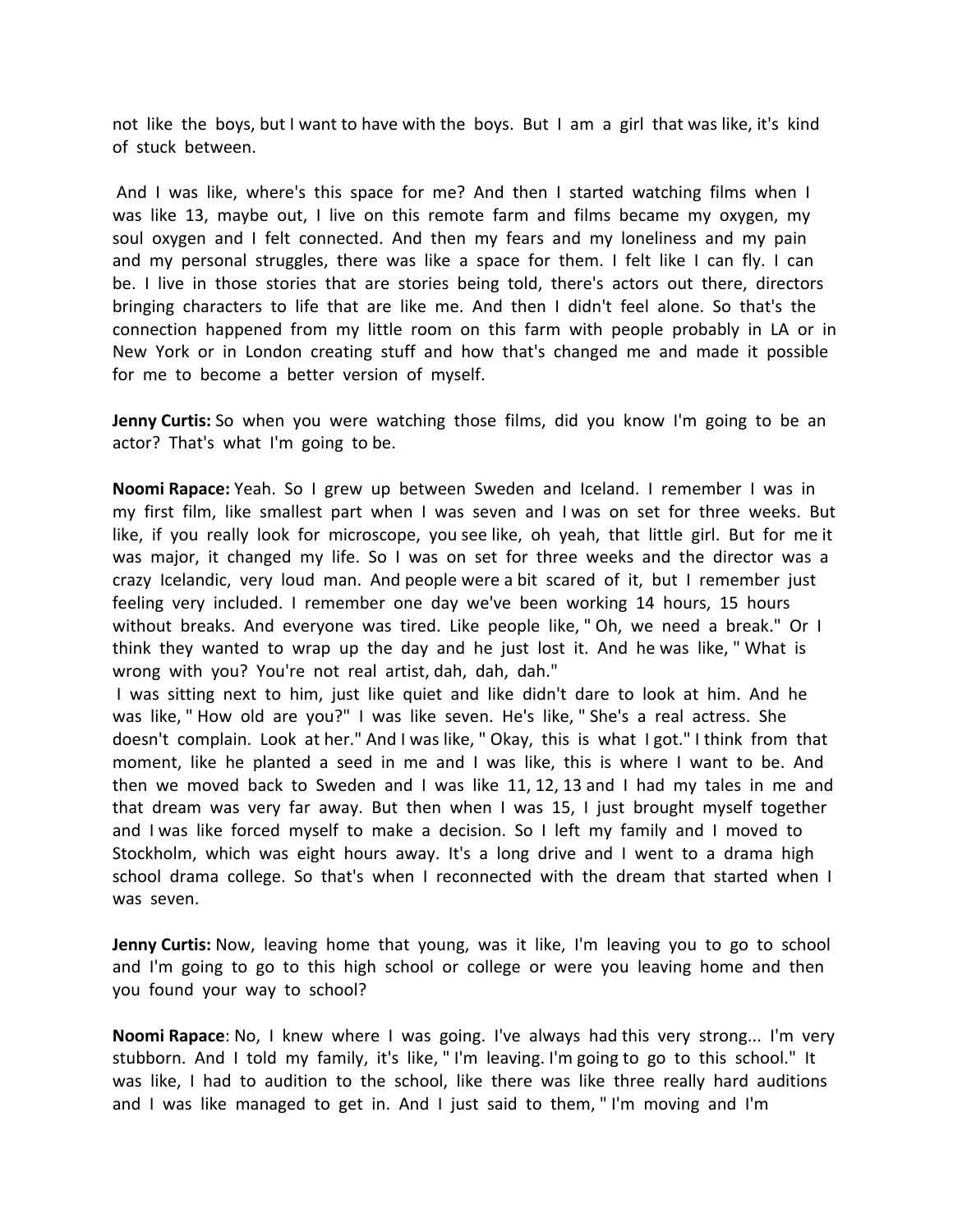leaving." They didn't stop me and they let me go. Which, I mean, my son is 17 now and I would never let him go. I can't understand how you can let your 15 year old daughter move. But I was very determined and very, I kind of knew that I had to do it. I felt like things were not good and I wouldn't have turned into a human that I wanted to be if I would've stayed. So it was necessary and I became sober, I left.

And I came to this new city. I've never been in a big city. I was like a farm girl. I was a good drinker and I know how to build things and I could ride horses. I was good with everything that was creating and building and painting and farm work. That was my skills. But like, I've never been in an escalator when I was like 15, I could hardly write and read because I went to alternative school. So I came like this. I don't know if he ever saw this film with Jodie foster called Mill.

**Jenny Curtis:** I did a long time ago. Yeah.

**Noomi Rapace:** I felt like now I came to the big city. I'm like, oh, I'm like, this is wild kid that doesn't know how to behave. So I was basically quiet for a couple of years just studying human behavior. It's like, this is how the sophisticated, people with knowledge, that's how they move in the world. I was studying how people did things.

**Jenny Curtis:** Which is part of being an actor is studying other humans. So when you were at school, were you studying a specific technique or anything? Or how did they train you?

**Noomi Rapace:** I would say that it was a cocktail of different things. And then the last year I started working when I was 16, I got a part in a TV show. So I started filming when I was 16 and I did 12 episodes of the biggest show in Sweden back then. It was-

**Jenny Curtis:** Oh wow.

**Noomi Rapace:** ... really bad but everyone saw it. And I was like, I remember I saw one episode and I was like, " Oh my days, this is so bad. I can't see this." I was like 16. I was like this, no, no, no. And then I started doing theater. So I started working. I was just working, working, working and I think I created my own method and it always brought me back to truth. So what I try to do, I'm obsessed with real stories. And I was actually talking to David Ayer, who directed me in Bright. We were like texting the other night and we're talking about art. And for me, art is freedom and arts and films is universe of total freedom because there's no right and wrong. There's no good and bad. You have, you can be anything and everything. The only thing you need to know is honesty somehow and that I can do. It's not about looking a certain way.

It's not about vanity. It's not about being cute. It's not about being smart. It's about knowing and having a navigation in yourself. It's like, okay, this is where it's truthful. This is where the character is in line with everything. And it's not about putting on a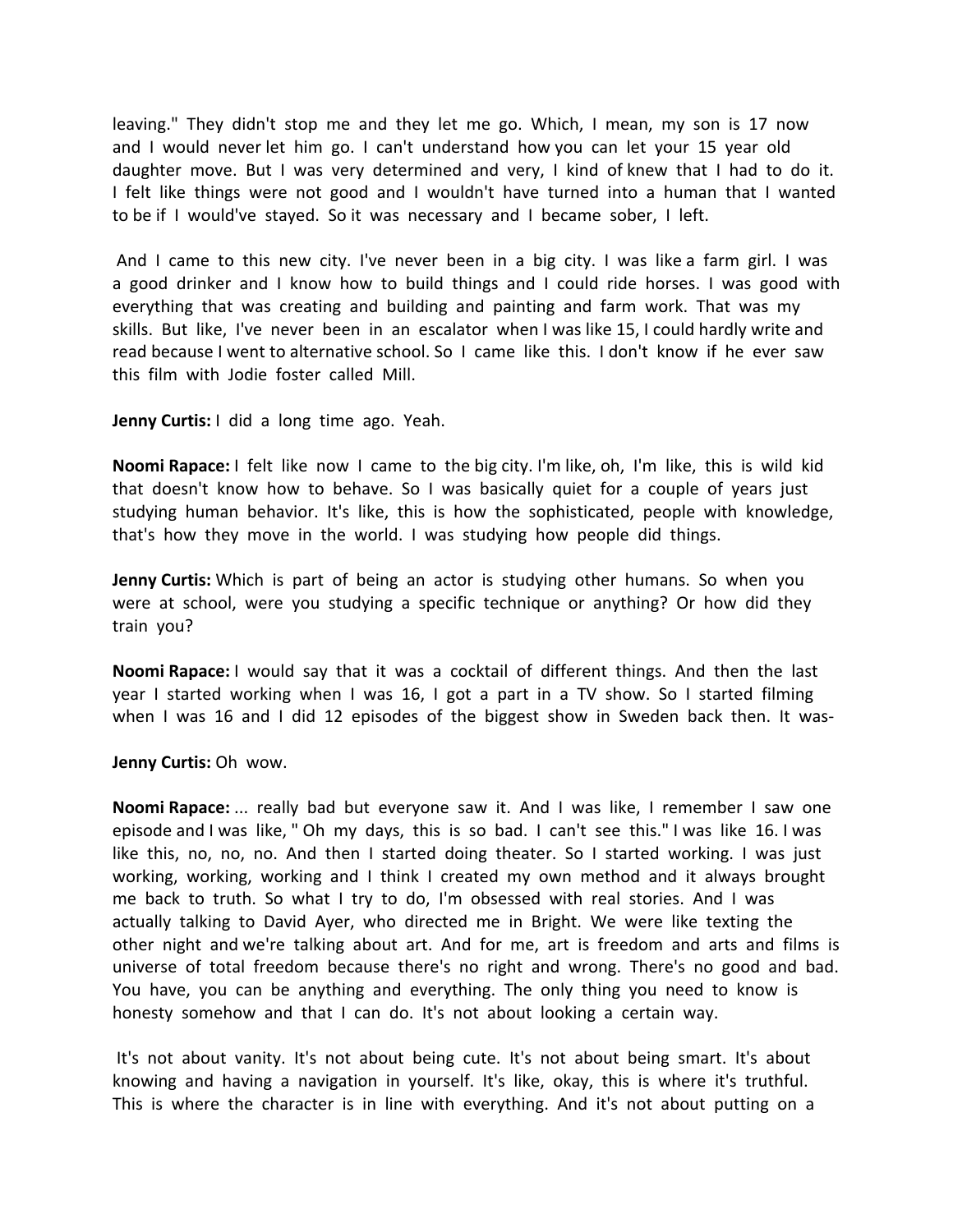show for me. It's not about faking stuff. It's about feeling it and living from the inside and like relating to it rather than like putting on things.

**Announcer:** A Moment of Your Time, a new podcast from CurtCo Media.

**Audio:** Currently 21 years old and today I'm going to read a poem for (crosstalk) . I felt like a magic extended from her fingertips down to the base of my (crosstalk) . You have to take care of yourself because the world needs you and your voice. Trust me, we do go to (inaudible) asked about me, was ready to spit on my dream. Her fingers were facing you (inaudible) .

Do you feel like your purpose and your worth is really being questioned. (inaudible) stop me from playing the piano.

She buys walkie talkies wonders to whom she should give the second device. Cats don't love humans. We never did. We never will. We just find (crosstalk) . The beauty of rock climbing is that you can only focus on what's right in front of you. And so our American life begins.

**Announcer:** We may need to stay apart, but let's create together available on all podcast platforms, submit your piece at curtco. com/ amomentofyourtime.

**Jenny Curtis:** So with Bright, your character was scary. She was great.

**Noomi Rapace:** Yeah, I love her.

**Jenny Curtis:** I think they should have put you in way more of the film. I wanted all of your story.

**Noomi Rapace:** Well, thank you. I loved her. She was such amazing villain with a broken heart. She was bleeding inside and all that blood turned black and she was like, " Oh, I'm going to destroy you."

**Jenny Curtis**: That kind of metaphor. Is that how you connect to your characters? You kind of see visually, like this is the description and that's how I'm getting in. That's my pathway into this character.

**Noomi Rapace:** It's different every time I would say. When I did The Drop with Tom Hardy, I went to Queens and Brooklyn and I went to rescue dog centers. And I was just there like cleaning dog shit and just listening to how the people around me were talking. I was like slowly, she came to me. I didn't, because there was nothing to study. There was not really research to do. I spoke to Dennis Lehane who created her and who was the writer who was incredible, who I adore. I spoke to the director and slowly she came to me, but I didn't feel like I needed to go out and catch her. I was like, I'm going to trust the process. I knew what she came from. I decided what kind of upbringing she had and like her dad and what happened to her.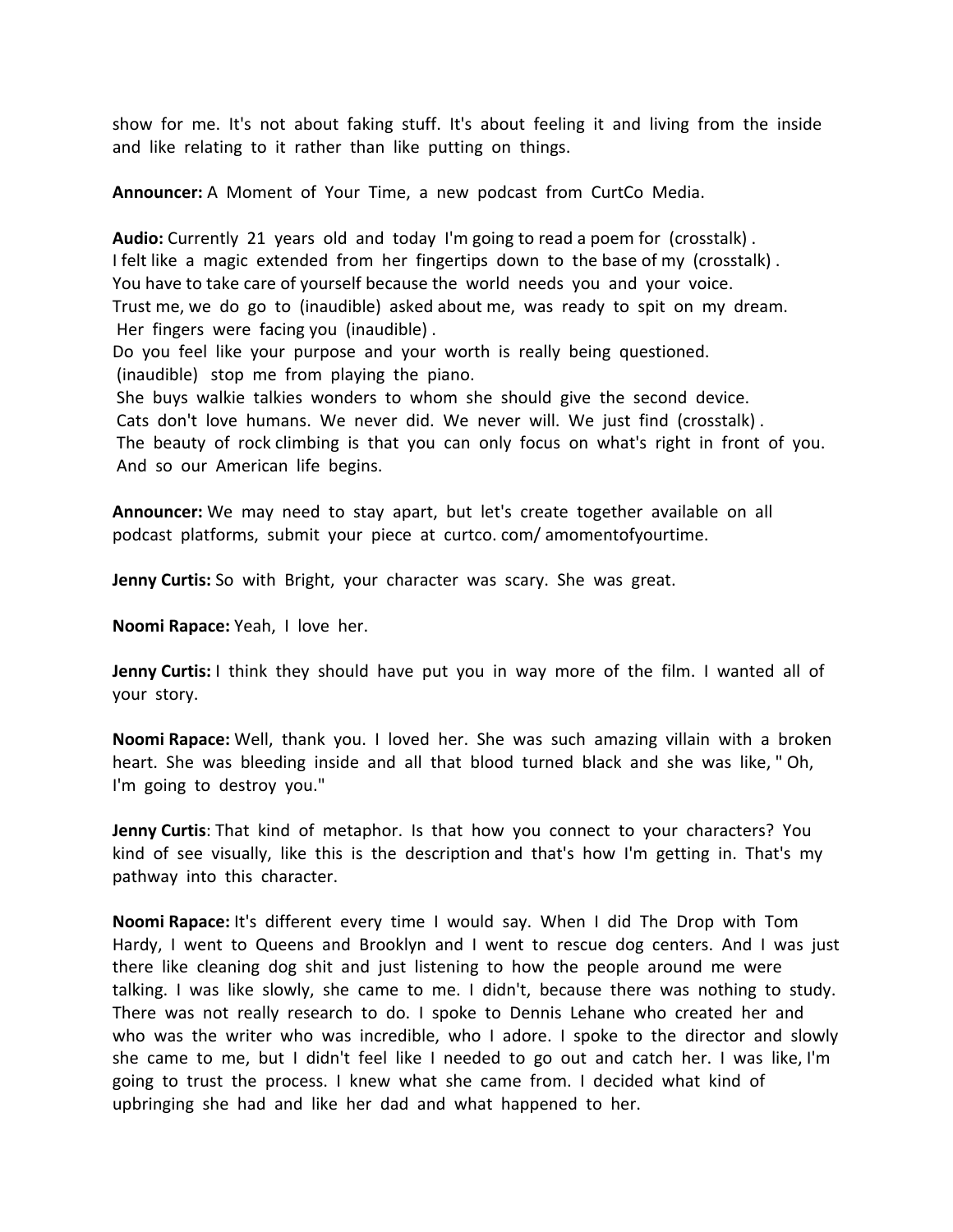And then I knew that she had been in a bad relationship with my Mateus (inaudible) character. And like when I kind of filled myself with all her, almost like a photo album of her past, her movements and the way she dressed and she was wearing this really sticky, sweet perfume that Noomi, that me I hate it, but it just made so much sense. So it kind of felt like I just like slided into becoming her. And then she more about her than I did. There was a scene that was not in the script that I was like begging the director to shoot. I was like, " We need to have this moment where we see her alone with her ex boyfriend to understand the relationship they have before they go off to the bar with Tom Hardy works. We need to see how he controls her and how she's trapped in this dysfunctional but still a love relationship.

And it was like, that would be the last puzzle piece we need to understand fully who she is because she will never tell anyone, but we will see how her body just like react to him being in the room. So I always had this like strong sense of like same when I did Prometheus. I read the script and straight away fell in love with Elizabeth Shaw and I had like several conversations with Ridley. And then I was like I think there's two missing beats, small little glue scenes, but I feel like we need to just tell the story about her a little bit more, just to make her human and to show a bit of her vulnerability and her fears because she has a strong mind, but her body is breaking. So the conflict between mind and body. So I've always had the sense and I guess that is almost a producer hat again, and to see the arc of the characters, not just from the character's perspective, like in the storyline, in the curve and the wave of the story, what does the audience need to see to be able to relate to her?

**Jenny Curtis:** Well, and it's also like on a set, everybody's doing their job and they're doing the best they can, but it's sort of the actor's job to go to bat for their character because sometimes it's not someone else's focus. Can we hear more about times you've gone to bat for your characters?

**Noomi Rapace:** Oh my God. Every time. And it's always like, I don't want to be pretty. I want to be real. I think it was Joel Kinnaman who said to me at one point he was like, " I guess it's not a Noomi character if you don't look like shit in the end. I was like, mmhmm (affirmative), one day, Jenny, I'm going to look flawless and be beautiful. I mean clueless or something. But like since day one I did theater for 10 years, that was my school. And I always felt like, why do we women and girls need to be pretty and likable and sweet and adorable and approachable? Why can't we just be fully humans with all our flaws and all our brokenness and anger and aggression and whatever it is. All the colors needs to be allowed to come out.

That's something I've been defending and arguing in a lot of rooms since I was like 19, when people (inaudible) like, who is she? What is she doing here? I was like, (inaudible) like knocking on the door to the producers. And the director is like, I have an idea. And I was like, wait, what? We didn't invite you. I was like, no, but it's a really good idea.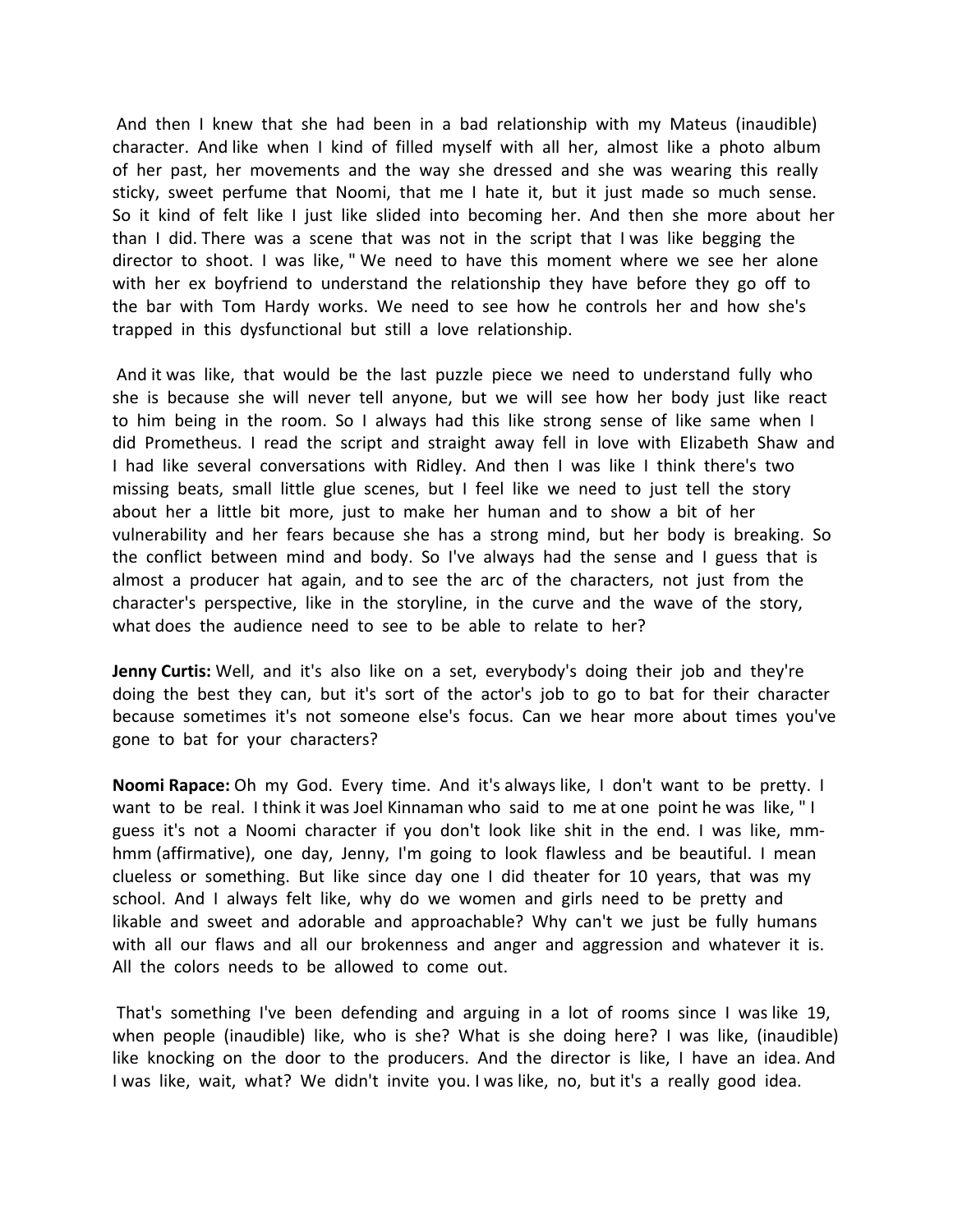**Jenny Curtis:** Is it true you refuse to go on magazine covers as Lizbeth because she was wouldn't have done that?

**Noomi Rapace:** Yeah. I said no to so many things. I was like because I kind of stepped into Lisbeth shoes and I was like, she would never do this. And I remember that I got awarded as the sexiest woman, dah, dah, dah for GQ magazine. I don't remember what it was and they wanted me to come and take the award. And I was like, "No, I can't. She would be very upset. She wouldn't do that. This is against everything she believed in. She didn't want to be labeled. She didn't want to be judged that someone would like look at her as a sexual creature that would be put into a box, we rate you highly as a sexual creature. She would be like, you know what? Yeah, it sounds like can't do it." That my loyalty to her was stronger than everything else.

And then I remember they wanted me to do, obviously the production, wanted me to do a lot of press and do covers and I was like, you can't do it. And they were like what? And there was like one magazine that I wanted to do. And it was like a men's magazine that only did men on the cover. And I was like, yeah, but I can sit in the suits. I could just like be me in a suit. And they're like, " No, we don't want you." And now funny enough, that magazine just reached out to my team recently and was like, we want her on the cover now. I was like, " Okay, can I be a man on the cover?"

**Jenny Curtis:** What did they say? Did they say yeah.

**Noomi Rapace:** They said yes, no. Yeah. I mean, I think it will do it for when I'm promoting a film that way makes sense.

**Jenny Curtis:** Yeah. So going back to The Secrets We Keep because you brought up how Joel Kinnaman and you were looking for a project together. So he was in it from the start. How did you find Chris Messina? How did he come on board?

**Noomi Rapace:** Oh, Chris, I went to the premiere of sharp objects in LA. I was invited by someone. I don't remember someone that was working on the show. I'm a big fan of Amy Adams, so I was like really looking forward to see her, bring this character to life. And then I discovered Chris and I was like, "Who is this man? He's amazing. And he's so full of life. And he has this desperation and strength and vulnerability at the same time." And I was like, " Wow." And it's really hard to play those cop roles. I remember that he brought that character to life in the most beautiful way. And then I had him in mind, I was like, I want to find something to do with him. So when Yuval started the casting process and he was on one of the lists I was like, yes, yes, he's amazing.

And then we were like, he was shooting some crazy project up in Canada and then we were face timing. Yuval was basically sitting like this and I was like, looking at Chris, like it's like obsessed with him. Like he was like, Oh, she's a bit too much. And then me and Yuval came off the call. I was like, " He's amazing. It feels like I'm married to him." I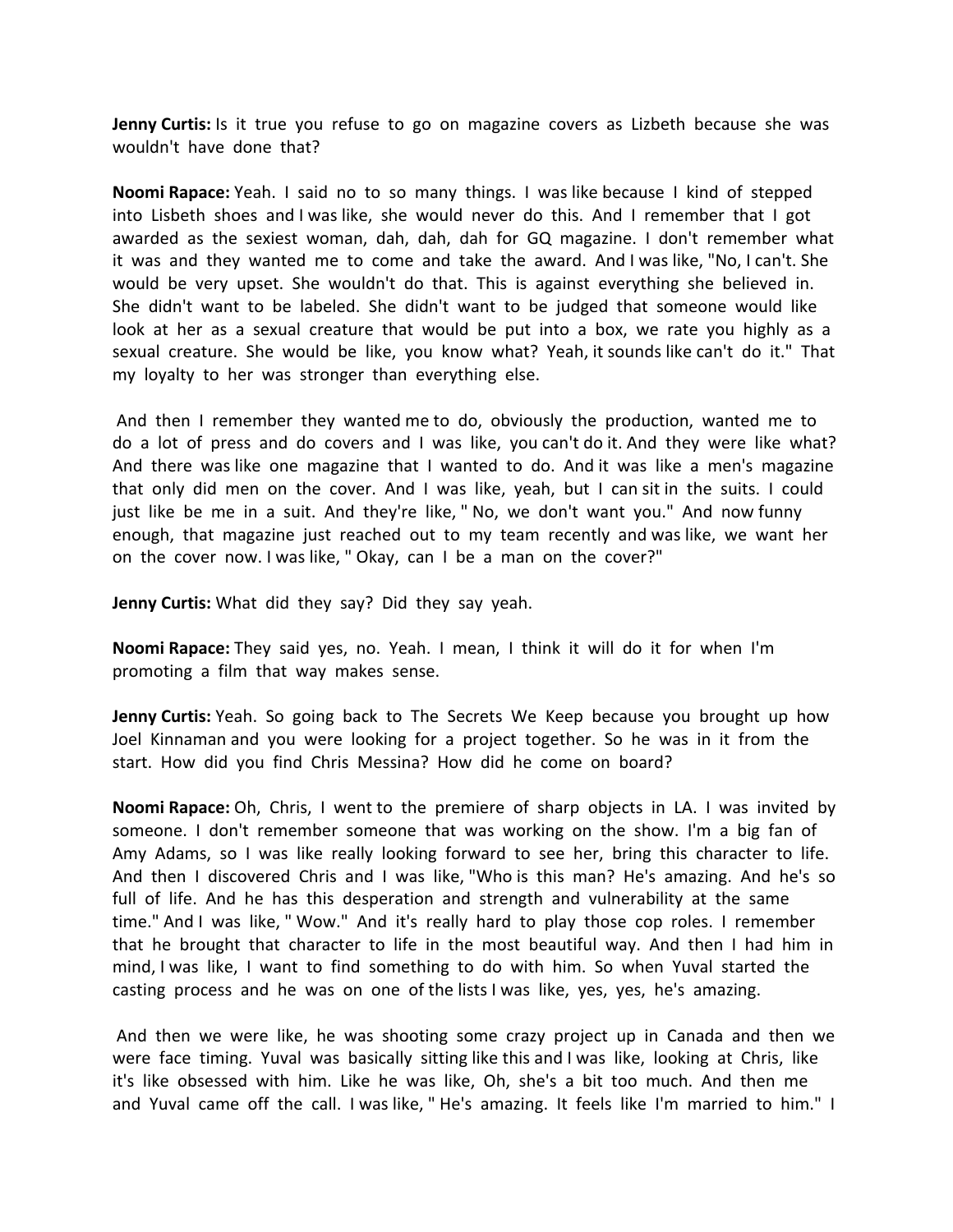could feel the connection even though he's in Canada, I'm sitting in New York from day one and I loved every moment with him every second. And same with Amy. She's so amazing. She's such an incredible actress and a director. So when she came on board and we were discussing the scenes and she was moving so easily between... I mean, she's not a producer on the film, but she was a producer like she embraces the story.

She was talking about like, " Oh yeah, if I say this in this scene, that will help you guys later on." And I was like, I was just sitting like in awe and like admiring her. I was like, " I'm going to be like you." So he was truly, I feel like everyone involved really went into it with great passion. It was very much a collaborative process. And obviously that is Yuval's way. He's Israeli. So very straight to the point. He never sugar coats anything. You know what he feels on things. Sometimes it's like we were clashing like this. And I was like, " No," he was like, " Yes, (inaudible) ." Who is the strongest? And I was like, I'm half Spanish. I will never surrender and then it's like, in the end of it, I was like, okay. So it was a hard shoot. It was really hard, but he had so much fun at the same time.

**Jenny Curtis**: What were some of the challenges you had on set?

**Noomi Rapace:** We had a six week shoot and there was a period drama. So it was quite long days. I think it was in every day and it was like really long emotionally every day felt like a week. And then just finding the balance and carrying it all in our bodies. Basically the story is that I'm a housewife in the 50s, in a sleepy, beautiful small town in Louisiana. And I'm married to a doctor. I'm working with him at the office at the doctor's office. We have the beautiful son. My life is pretty good, even though I shut down things in myself. So I have on dealt inner scars that are there, but repressing them and dealing with them as much as I can. And then one day I see this man and I'm convinced that he is someone that did horrible things to me and to my sister 15 years ago. And she gets obsessed with him basically.

Then she starts following him and she follows him home to his house and she realizes that he has a family and kids and she gets like drawn into his world and she can't let it go. And things are starting to flush up in her and like almost like pieces that you can't really put together. So she doesn't understand what's happening first. And then she gets more and more convinced that she needs him to help her understand what happened. And he is the voice. He's the answer to what happened. And then she kidnaps him, puts him in the basement and forces her husband to come in on it. And she has her son upstairs. So she starts living this double life. And what I find so intriguing and fascinated with this whole story is that it really deals with the biggest issues and the biggest questions in life, forgiveness, revenge.

Avenging, if you strike back on someone who did something wrong to you, and if you break that person equally, would you heal yourself? Can you come out the other side? And then she thinks she's in control. She thinks that she just needs those answers. She thinks that she wants to hurt him and then she realizes that she just needs to know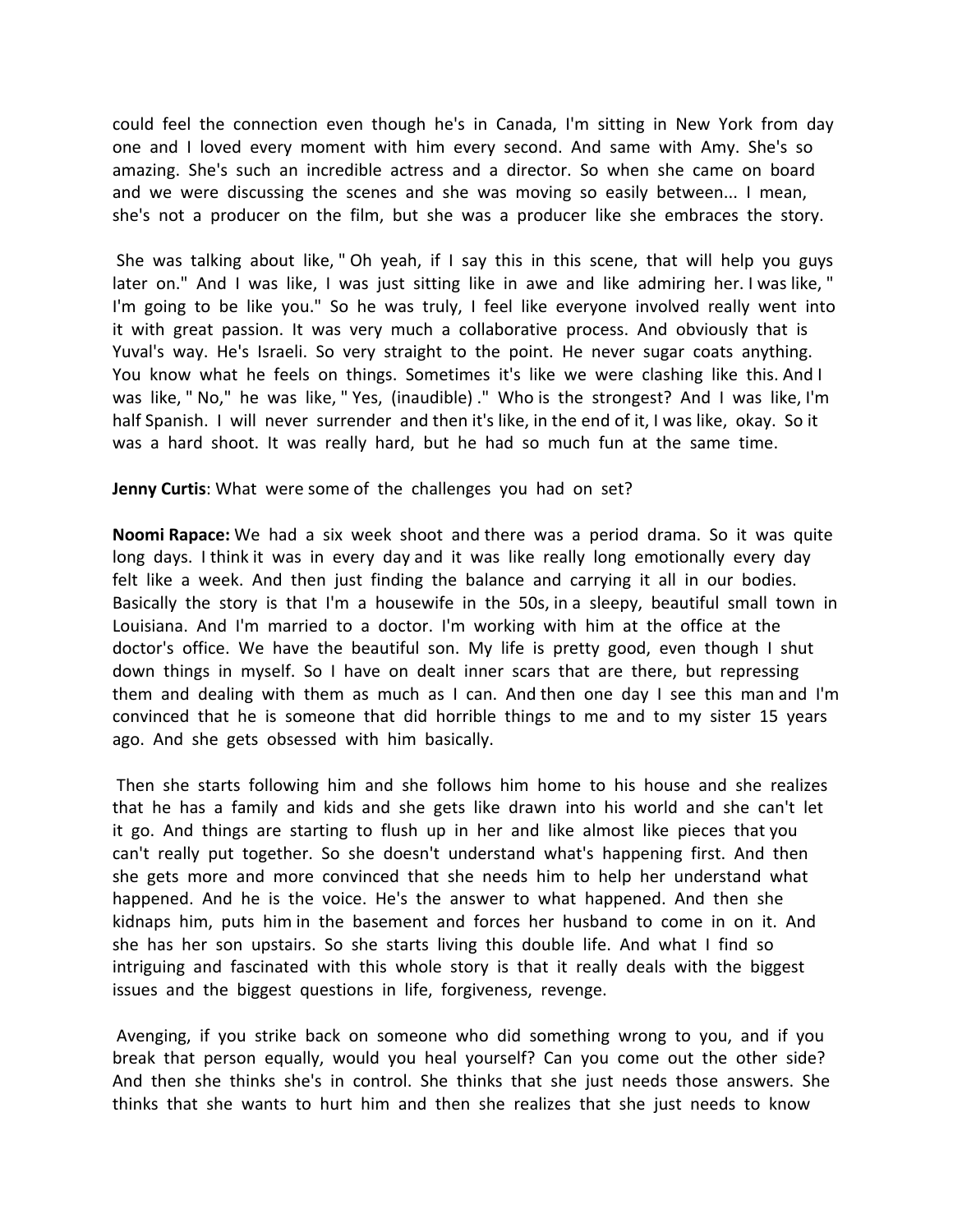what happened. She just wants him to admit that he did it and he just keeps denying. And he keeps saying, " It's not me. You've mistaken me for somebody else." And my husband doubts me and everyone doubts me now. I felt as Noomi that I'm going insane. I'm losing myself and I'm slowly it felt like I was in the swamp outside of New Orleans and like just slowly losing oxygen.

It felt like I was like breathing through a straw. Some days I was just holding Yuval. It's like, okay. And he was like go in, like one more take. And I was like, okay (inaudible) is my rock and he was with me on set and my beautiful assistant. Some days, I was just like, " I don't know if I can do it." She's like, " You can do it." I allowed myself to go to a place where I didn't really feel safe. I felt so safe with my director and my co- stars. So I could allow myself to take the risk in me to set myself free and to really touch the edge, to throw myself into her former. And I felt like she was like a shattered mirror. And then she was like, almost like you remember that film Memento, Guy Pearce that I love.

I kind of felt like I was living in Memento, because I had all these reflections of my past and all of myself and I was running, but then I was also sitting right there, but then I was lying down. I couldn't put the pieces together and that kind of happened in me and in my dreams. So that made the shoot very intensive and very hard, but also I knew from the get go that that was the place I had to go to.

**Jenny Curtis**: So besides ice baths, how do you take care of yourself in that kind of situation?

**Noomi Rapace:** Well, I work out once or twice a day. I'm very strict with my diet when I'm working. So I don't want to go on a sugar rush rollercoaster because it just messes up my whole system. I'm very disciplined. I don't drink alcohol. I don't go out. I can't really put myself in situations where I feel like I add adrenaline to myself. It's strange, my own discipline and my own mind is probably my strongest tool. So I always stick, I almost build up like walls that I could bounce back on. So in the end of the day, I go to the gym, no matter what, and I will sweat out the character. I will take a bath, Epsom salt and ice bath, I go between them. And then I go to bed and I listen to music before or after in the mornings and in the evenings.

And I try to not interact in too many other things. I can't watch movies. I can't talk to people really. I try to just stay as protected as possible from the outside world, so I have time to heal and to process and reset my mind and my body for the next day. But I also feel like for every day it's like (inaudible) and it's almost like I'm in the end, I'm always rolling.

**Jenny Curtis:** You do your own stunts as well. Don't you?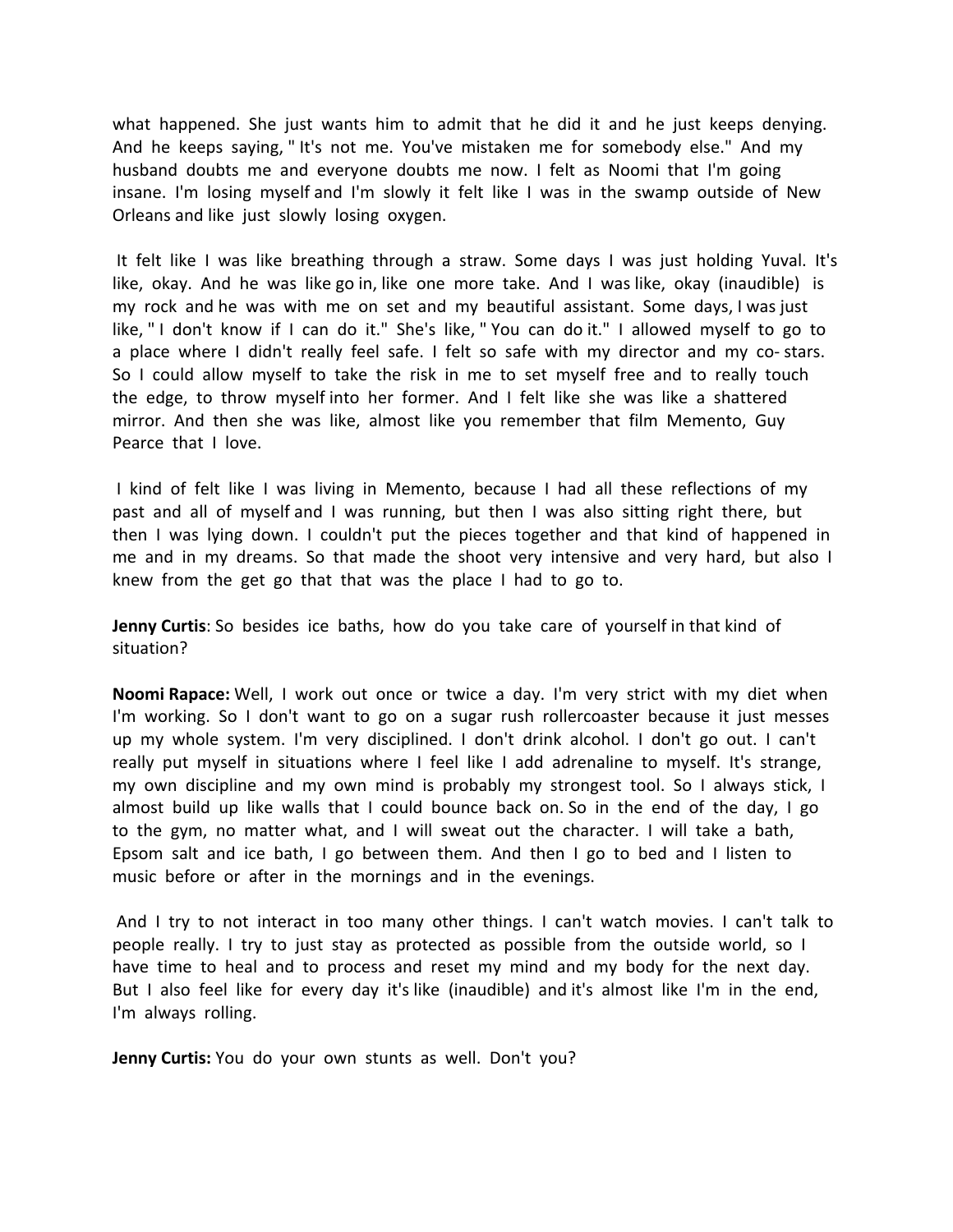**Noomi Rapace:** Yeah. Most of them as much as they allow me to do. In What Happened to Monday, I did most of them, but like, I mean, obviously it seems when I'm fighting myself. So we had an amazing stunt double that played me fighting me. I was fighting her as we were switching characters, but there was one day when I was doing Wednesday jumps from a window down in a dumpster, that's like four stores up or something. And they were like, that's no way you can do that. And my stunt double did an amazing job that day, but she also so bruised. It doesn't matter how good you are. You always get a bit bruised up.

**Jenny Curtis:** Oh yeah.

**Noomi Rapace:** My nose broke on a job. My toe broke. I broke a rib, pull muscles. My body is basically a map of scars and all the inches, you can see here and then it's a bit wide over here. (inaudible) .

**Jenny Curtis:** So then in that case, like when you're taking care of yourself and going to the gym, are you doing a full day of stunt sometimes and then going and working out or can you take a break after that?

**Noomi Rapace:** I would adjust my workout then, and maybe do more of a stretching pilates program. I try to be kind to myself nowadays. I was harder on myself when I was younger, but also it comes down to the people you have around you. I have an amazing team around me that truly helps me heal and stay on the right side of sanity, insanity. And then sometimes I can't talk like it becomes overwhelming and then they will stir me a little bit into the right direction. It's like, " Okay, here's your food, here's your coffee, sit down. I'm going to tell everyone that you need a moment." And then I'm like, okay.

**Jenny Curtis:** Oh man, I know we're running out of time. I have so much I want to talk to you about.

**Noomi Rapace:** I love talking to you. I was talking to my friend, you know Barry Kewan is amazing actor. I'm so bad with pronouncing his last name. He's Irish. He was in a Killing of a Sacred Deer. Did you see that one?

**Jenny Curtis:** Yeah.

**Noomi Rapace:** One of my favorite films. He's an amazing actor. You would totally recognize his face. Anyways, we were talking before we started this interview. I was like, " Interviews can be really hard because sometimes the questions are like not so fun." And then I was like, " I'm going to see how this one goes." And now I'm really happy. I'm going to report back to him and say, " She's amazing."

**Jenny Curtis:** That means so much to me.